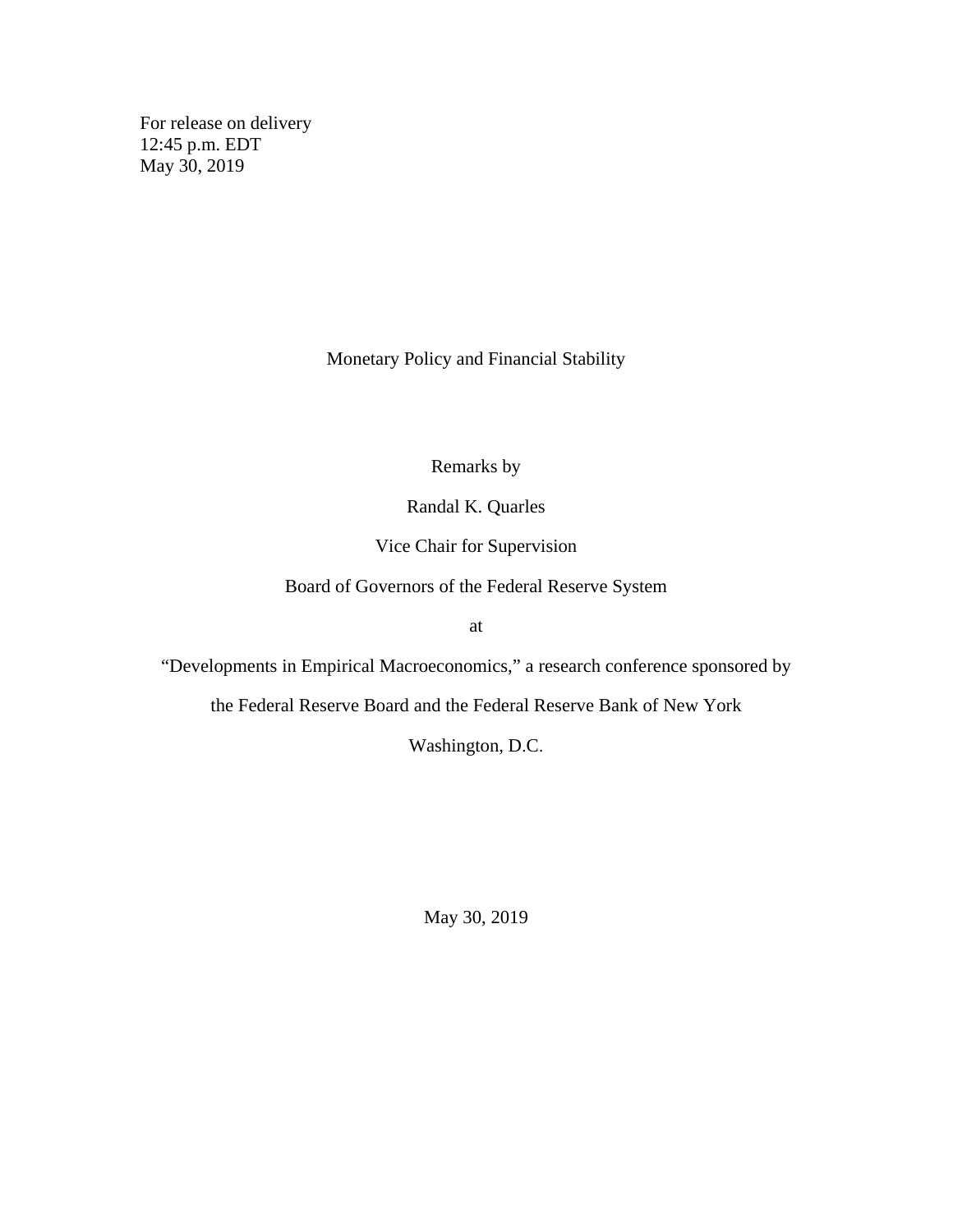Thank you for the opportunity to take part in today's "Developments in Empirical Macroeconomics" conference. I would like to use my time here to talk about a topic of interest to many central bankers and macroeconomists: the interaction of monetary policy and financial stability. As you well know, monetary policy has powerful effects on financial markets, the financial system, and the broader economy. Conversely, financial instability, by impairing the provision of credit and other financial services, can depress economic growth, cause job losses, and push inflation too low. Accordingly, financial stability, through its effects on the Federal Reserve's dual-mandate goals of maximum employment and stable prices, must be a consideration in the setting of monetary policy.

Against this backdrop, a natural—yet quite complex—question is whether monetary policy should be used to *promote* financial stability. This question is hotly debated in a large and growing academic literature, and any serious answer has to be subject to considerable nuance. At the same time, my sense is that the balance is clearly tilted toward the conclusion that macroprudential policies—through-the-cycle resilience, stress tests, and the countercyclical capital buffer (CCyB)—may be better targeted to promoting financial stability than monetary policy.<sup>1</sup>

Before I wade into the lessons from past research and experience, I would like to highlight that this question is not just academic. As you know, the economy, monetary policy, and financial stability are intertwined. For example, the past three recessions were preceded by some combination of elevated asset prices, rapid increases in borrowing by businesses and households, and excessive risk-taking in the financial

<sup>&</sup>lt;sup>1</sup> These remarks represent my own views, which do not necessarily represent those of the Federal Reserve Board or the Federal Open Market Committee.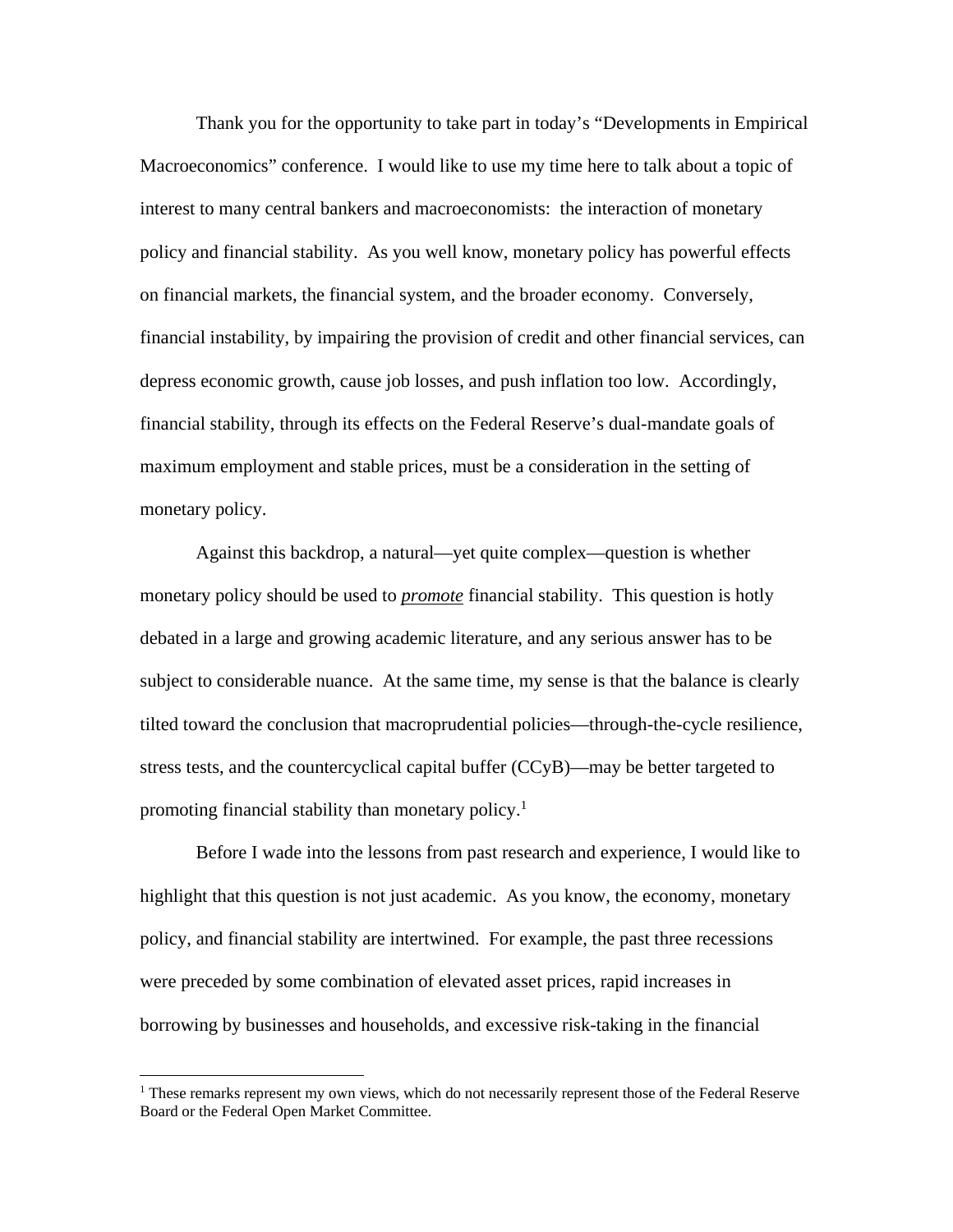sector. These financial vulnerabilities have amplified adverse shocks to the overall economy time and again. Such concerns have resurfaced among some observers, as the current long expansion has brought business borrowing to new heights. My own assessment is that even though business debt is elevated, at least by some measures, overall financial stability risks are not, as the financial sector has substantial lossabsorbing capacity and is not overly reliant on unstable short-term funding. Yet, even if the risk of financial system disruption does not seem high, it well remain true that if the economy weakens, some businesses may default on this debt, potentially leading to a contraction in investment, a slow-down in hiring, and possibly to an unusual tightening in financial conditions. These concerns highlight how cyclical factors influencing monetary policy borrowers may overlap with financial stability considerations.

### **How Monetary Policy Can Influence Financial Stability**

Let me begin by laying out how monetary policy can influence financial stability. Monetary policy, operating primarily through adjustments in the level of short-term interest rates, has powerful effects on the entire financial system. A more accommodative monetary policy lowers interest rates across the maturity spectrum. The textbook result is that mortgage rates and corporate borrowing rates, among others, decline; equity prices rise; and the dollar exchange rate depreciates. In other words, financial conditions broadly ease, spurring households to buy more and businesses to invest and hire, thereby supporting economic growth and price stability. $2$ 

Monetary policy, however, if too accommodative, may lead to a buildup of financial vulnerabilities. These incentives arrive through a number of channels. For

- 2 -

<sup>&</sup>lt;sup>2</sup> For reviews of the various monetary policy transmission channels to the real economy, see Bernanke and Gertler (1995) and Boivin, Kiley, and Mishkin (2010).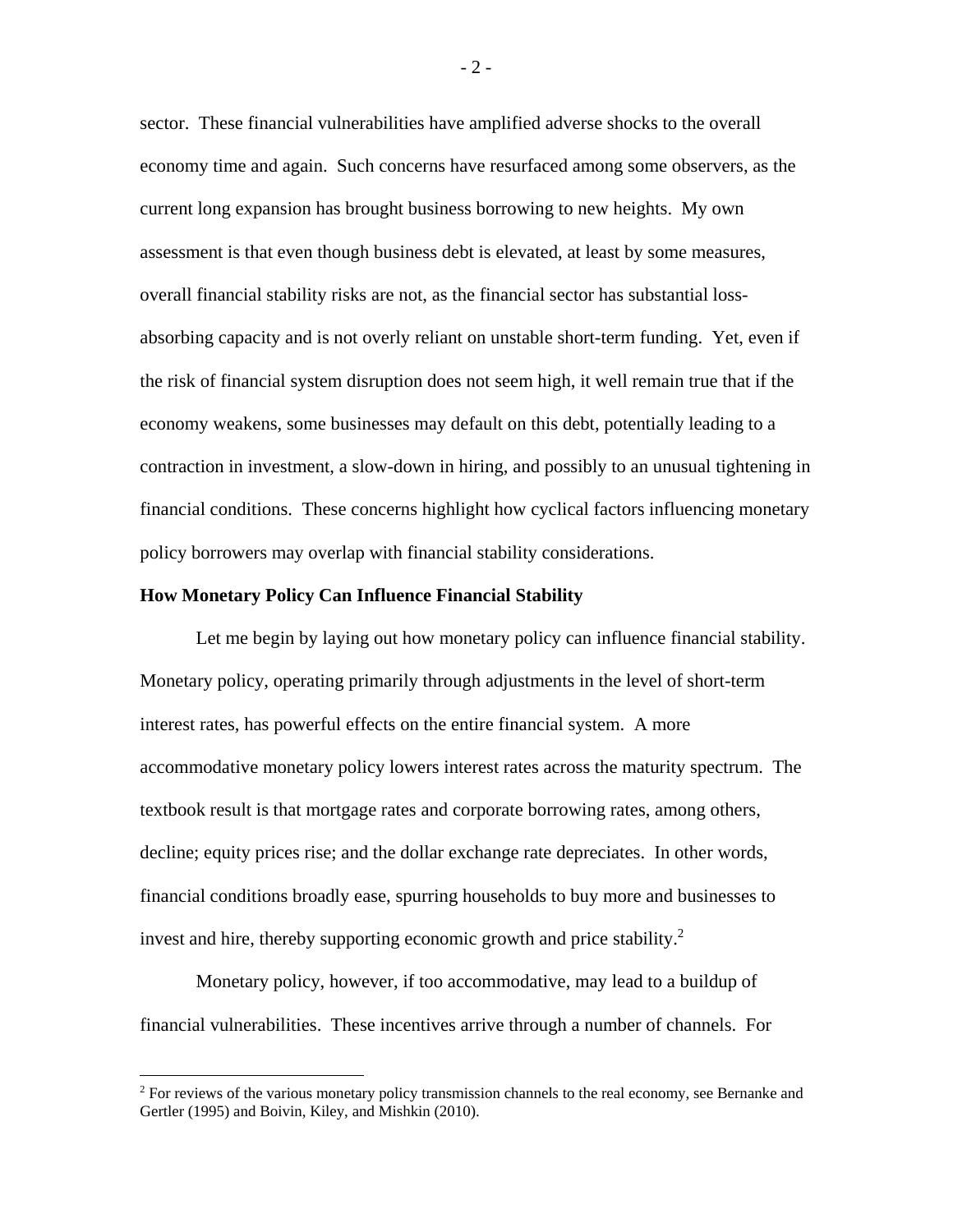instance, low interest rates reduce the cost of borrowing, and so may prompt businesses and households to overborrow. Low rates may lead to a speculative bubble by compressing risk premiums for assets—such as equity, corporate bonds, and housing and potentially leading investors to extrapolate price gains into the future in a bout of irrational exuberance. Low rates may also squeeze the profitability of financial intermediaries through narrow interest margins and other factors. In turn, these intermediaries as well as investors that had promised fixed nominal rates of return—such as insurance companies and pension funds—may "reach for yield," or take on more credit or duration risk in their portfolios in order to maintain high returns. Taken to extremes, this story often does not end well. Periods of excessive leverage, rapid credit growth, or buoyant credit market sentiment increase the risk to economic growth.<sup>3</sup>

These dynamics point to the possibility that accommodative monetary policy, while necessary to support activity during the early stages of an economic expansion, may also increase vulnerabilities in the financial system, especially if maintained for too long. These vulnerabilities weaken the financial system's ability to absorb negative shocks, and so when a shock arrives, losses mount, the financial system weakens, lending slows, and economic activity slows by more than it would have otherwise, potentially leading to an economic downturn or a more severe recession.

#### **Should Financial Vulnerabilities Affect the Stance of Monetary Policy?**

These observations lead to the important question of whether and how financial vulnerabilities should affect the setting of monetary policy. One simple framework for evaluating the tradeoffs associated with actively setting monetary policy to lean against

- 3 -

<sup>&</sup>lt;sup>3</sup> See, among others, Schularick and Taylor (2012); López-Salido, Stein, and Zakrajsek (2017); Mian, Sufi, and Verner (2017); Adrian, Boyarchenko, Giannone (2019); and Kiley (2018).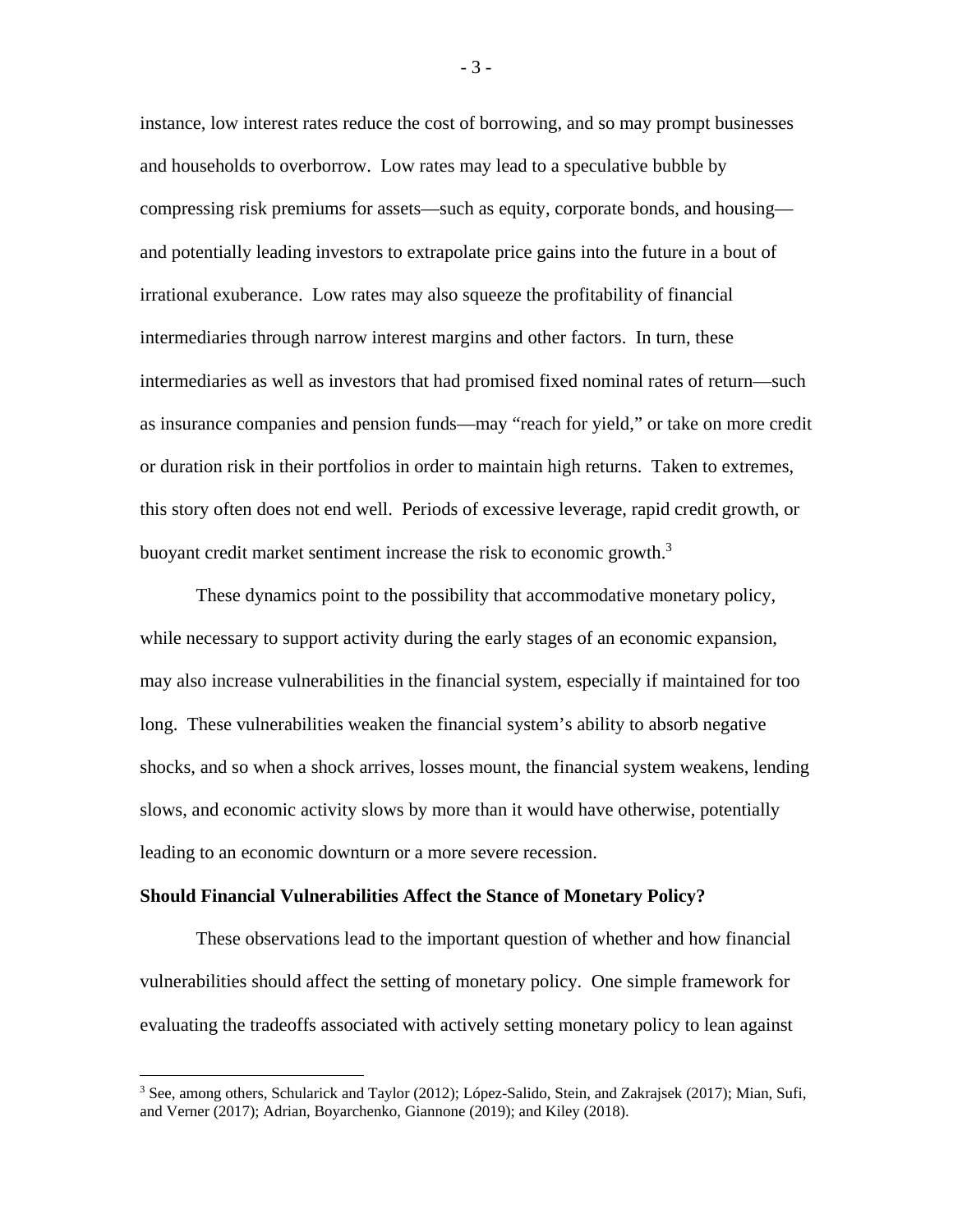the buildup of financial vulnerabilities is to examine the costs and benefits of such a policy in terms of unemployment and inflation. In this approach, the costs of tightening monetary policy in response to a buildup of financial vulnerabilities are lower employment and potentially below target inflation in the near term. The benefits are possibly reducing the risk of a future financial crisis, an event likely associated with a much larger fall in employment and inflation.

One view is that monetary policy curbs household and business borrowing only modestly but can boost the unemployment rate notably. And so using monetary policy to damp borrowing does more harm than good. According to this view, using monetary policy to lean against financial vulnerabilities does not generate significant net benefits and may be counterproductive—increasing unemployment and decreasing inflation below a desired level with little reduction in risks to financial stability.<sup>4</sup>

At the same time, some research has identified circumstances under which the benefits of using monetary policy to lean against financial vulnerabilities could outweigh the costs. <sup>5</sup> A key consideration is the estimated amount of economic activity lost in a financial crisis—and some research suggests such losses may be quite large, which raises the benefits of leaning against imbalances. Similarly, monetary policy may affect a broad range of financial imbalances—excessively high house or equity prices and leverage within the financial sector—and the full set of these effects could shift the risk of financial instability sufficiently, at least under some circumstances, to make leaning against financial vulnerabilities with monetary policy desirable. The broader point is that

- 4 -

 <sup>4</sup> See, for instance, Svensson (2014, 2017).

<sup>5</sup> See, for example, Ajello, Laubach, López-Salido, and Nakata (2018); Guorio, Sim, and Kashyap (2018); and Adrian and Liang (2018).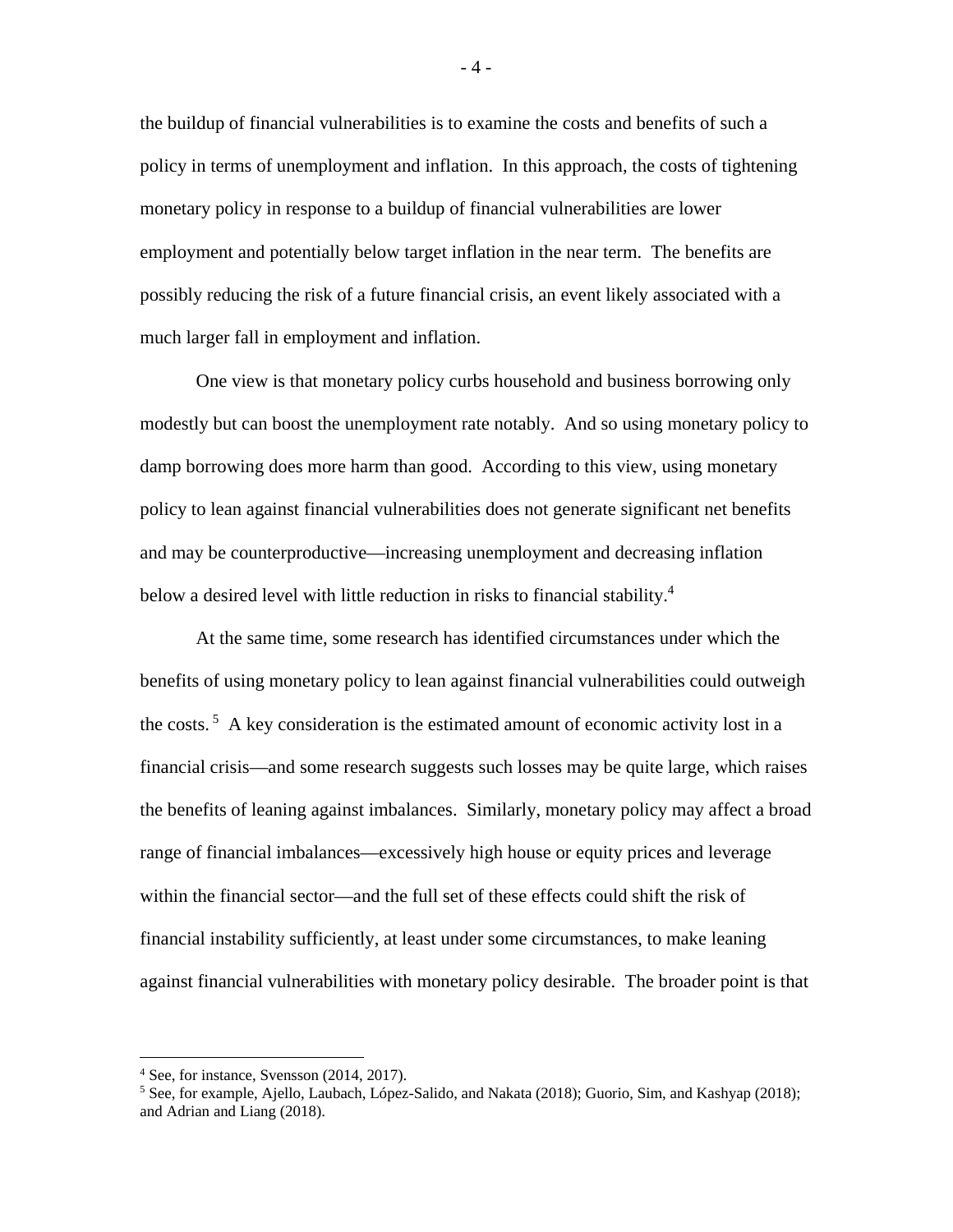we do not fully understand the cost–benefit tradeoff and whether monetary policy adjustments for financial stability reasons may be appropriate at some times.

### **Whither Macroprudential Policy?**

Of course, there is one additional and critical factor to consider when weighing adjustments to the stance of monetary policy for financial stability reasons: the availability and efficacy of other instruments to promote financial stability. After all, the pursuit of multiple goals—full employment, price stability, and financial stability, for example—likely requires multiple tools. This is just common sense. Economists have a name for this common-sense notion: the Tinbergen principle.

Effective supervisory, regulatory, and macroprudential policy tools appear to be well placed to address financial vulnerabilities. In particular, these tools may be used to increase the resilience of the financial sector against a broad range of adverse shocks and, perhaps, lean against the buildup of specific financial vulnerabilities. At the Federal Reserve, we have emphasized a set of structural, or through-the-cycle, regulatory and supervisory policies as our primary macroprudential tools to promote financial stability. These measures include strong capital and liquidity requirements for banks, especially the largest and most systemic institutions. In addition, our supervisory stress tests evaluate the ability of large banks to weather severe economic stress and the failure of their largest counterparty as well as examining the risk-management practices of the firms. Moreover, the stress-test scenarios are designed to generally be more severe during buoyant economic periods when vulnerabilities may build. Furthermore, our stress tests consider the potential effects of specific risks we have identified in our financial stability monitoring work. For example, the tests in recent years have included hypothetical

- 5 -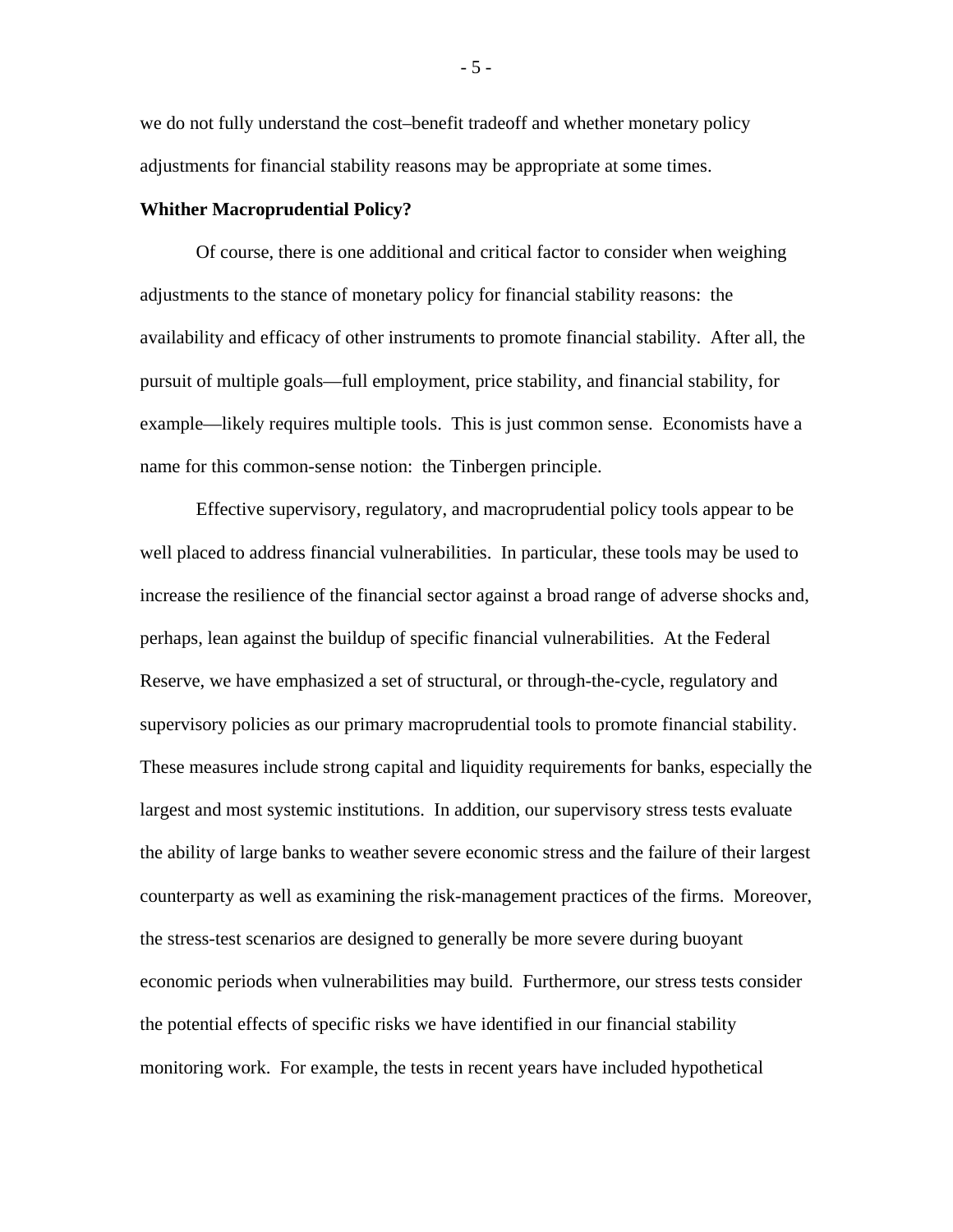severe strains in corporate debt markets, exploring the resilience of the participating banks to the risks associated with the increase in business borrowing.

In addition, the Federal Reserve monitors a wide range of indicators for signs of potential risks to financial stability that may merit a policy response, and we now publish a summary of this monitoring in our semiannual *Financial Stability Report.* If vulnerabilities are identified as being meaningfully above normal, the Federal Reserve can require large banks to increase their loss-absorbing capacity through increases in the  $CCvB.<sup>6</sup>$ 

Despite all of these efforts, we understand that these tools have limitations. First, central bankers' experience with macroprudential tools, including the CCyB, is limited. Second, regulation and macropudential tools can reduce economic efficiency and hamper economic growth by limiting the ability of the market to allocate financial resources. For this reason, the Federal Reserve has been evaluating ways in which our supervisory and financial stability goals can be achieved more efficiently, and it has been participating in global efforts to evaluate the effects of reforms under the auspices of the Financial Stability Board. Third, macroprudential policies that are targeted to banks may create an incentive for financial intermediation to migrate outside of the regulated banking system. The vulnerabilities may still emerge, albeit elsewhere in the financial system—perhaps in institutions or structures that are less stable and resilient than our banks. In part reflecting

- 6 -

 <sup>6</sup> CCyB also builds financial-sector resilience during periods when financial vulnerabilities are high and there is a risk of potential losses within the banking sector that could strain the supply of credit. Furthermore, the CCyB might be a more effective tool than monetary policy to mitigate financial vulnerabilities, as the benefits are comparable to those of using monetary policy while the costs are an order of magnitude smaller.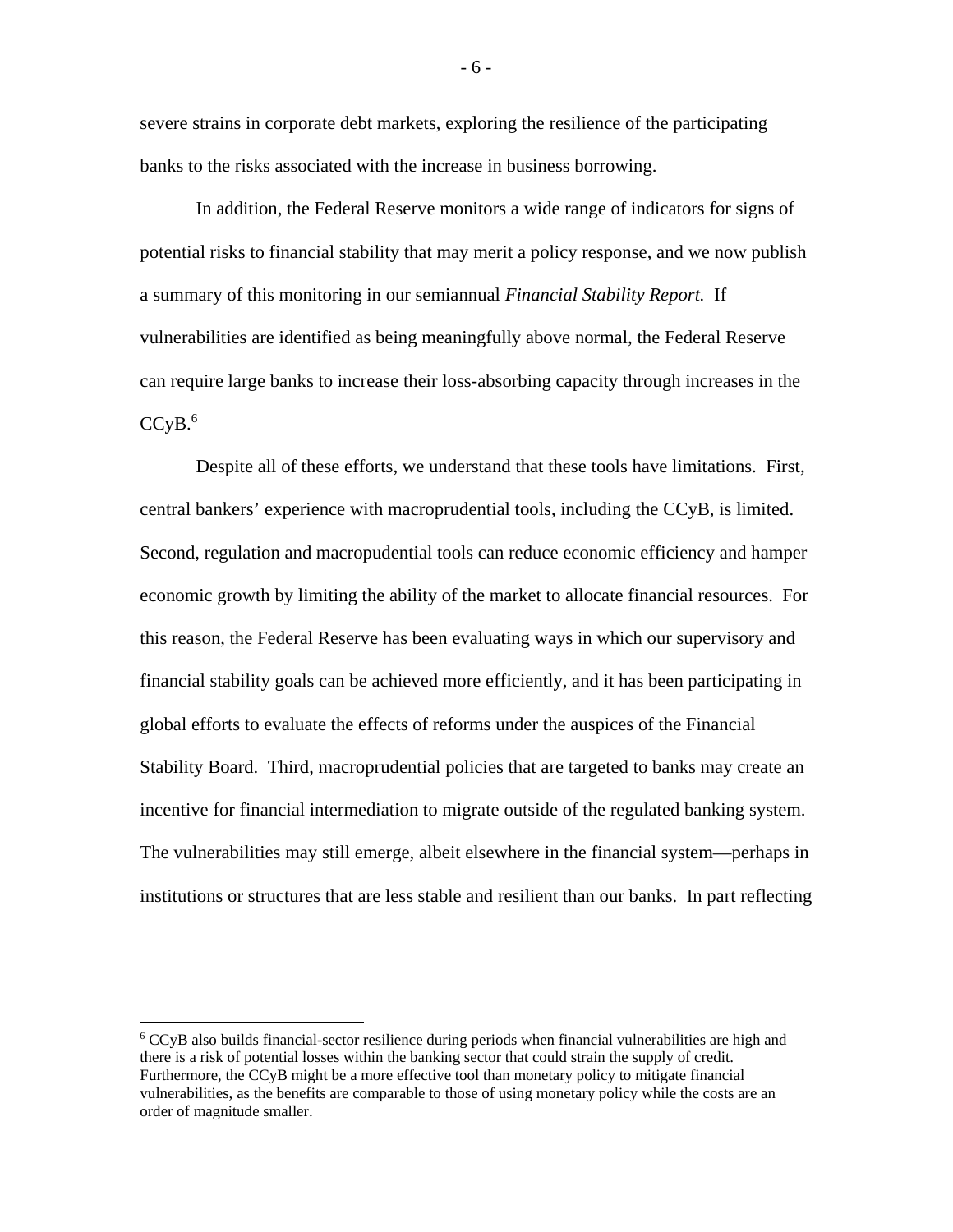these incentives, we regularly monitor financial intermediation both inside and outside of the banking system.

## **Summary**

To sum up, while there is evidence that financial vulnerabilities have the potential to translate into macroeconomic risks, a general consensus has emerged that monetary policy should be guided primarily by the outlook for unemployment and inflation and not by the state of financial vulnerabilities. Financial system resilience, supported by strong through-the-cycle regulatory and supervisory policies, remains a key defense against financial system and macroeconomic shocks.

There is a clear need for new theory and empirics to address the questions about monetary policy and financial stability I have posed today. I encourage you to continue to contribute to these answers. By engaging the help of the wider academic community, conferences such as this one provide an invaluable opportunity to make progress on issues of great importance for economic policy.